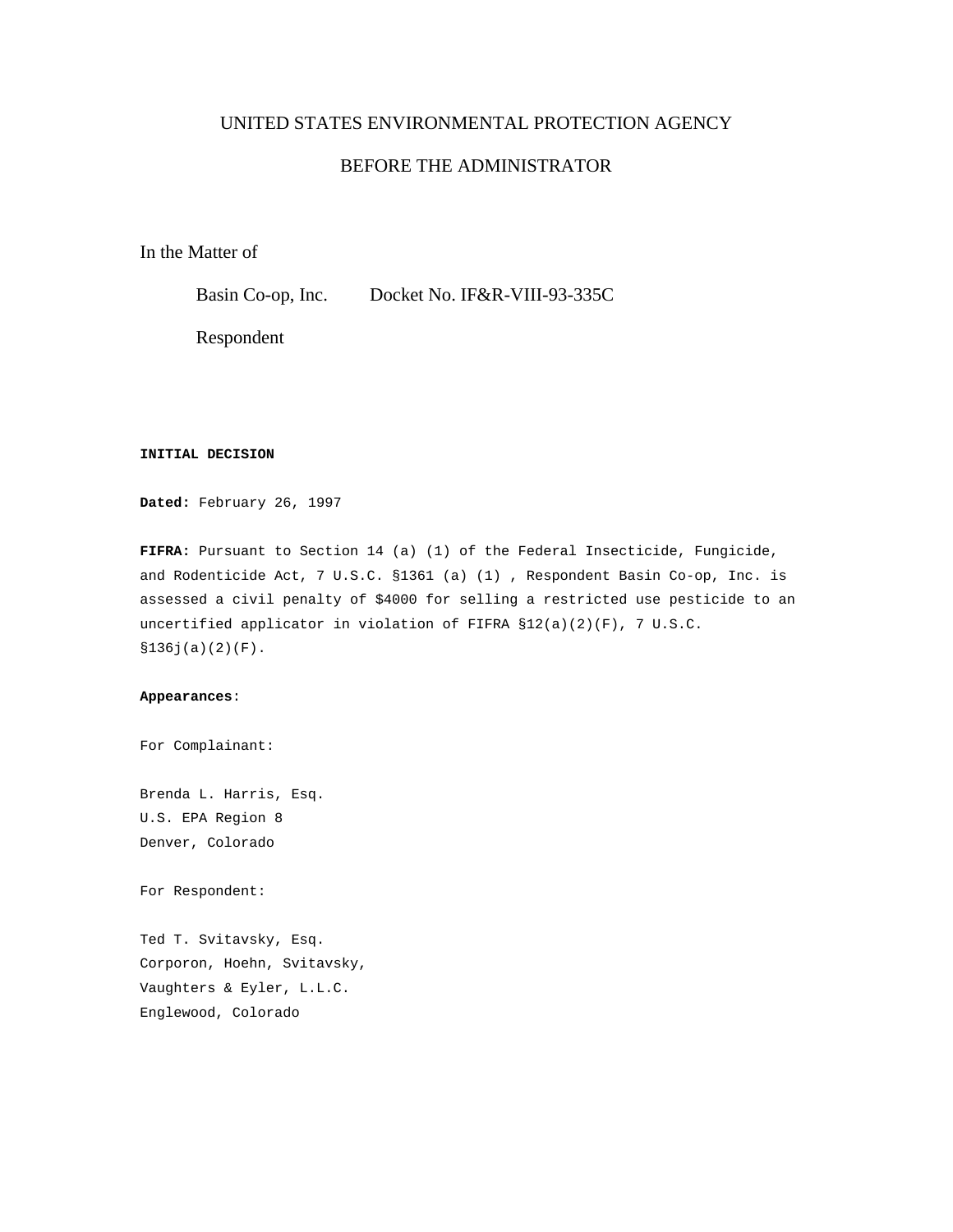#### Proceedings

The Region 8 Office of the United States Environmental Protection Agency (the "Complainant" or "Region") filed a Complaint on June 8, 1993 against Basin Coop, Inc., of Durango, Colorado (the "Respondent" or "Basin") . The Complaint charged the Respondent with selling a restricted use pesticide to an uncertified applicator, in violation of the Federal Insecticide, Fungicide, and Rodenticide Act ("FIFRA") §12 (a) (2) (F) , 7 U.S. C. §136j (a) (2) (F) . Pursuant to FIFRA §14(a), 7 U.S.C. §1361(a), the Complaint seeks assessment of a civil penalty of \$5000 against Respondent. In its Answer of June 24, 1993, Basin denied liability for the violation and contested the amount of the proposed civil penalty.

The hearing in this matter was postponed from its original 1995 date on the mutual request of the parties. The undersigned was redesignated the presiding Administrative Law Judge ("ALJ") in this case on December 15, 1995.

The hearing convened before ALJ Andrew S. Pearlstein on March 19, 1996 in Durango, Colorado.

The Region presented four witnesses, and Basin presented three witnesses. The transcript of the hearing consists of 290 pages. Sixteen exhibits were offered for identification by the parties, of which 13 were received into evidence. The parties each submitted post-hearing briefs. The Complainant also filed a reply brief, while Respondent did not. The record closed on July 23, 1996 upon the ALJ's receipt of the Region's reply brief.

#### **FINDINGS OF FACT**

The Respondent, Basin Co-op, Inc., operates two retail agricultural supply establishments, and associated storage facilities, in southwestern Colorado. The main store is located at 26103 Highway 160 E, in Durango, and the other is in Arriola, near Cortez, about 50 miles away. Basin is an incorporated cooperative association in which the farmers who patronize the Co-op are members with an equity interest in the business. The Respondent sells such items as seed, fertilizer, fuel, livestock equipment, fencing supplies, and chemical pesticides to its members and customers. (Tr. 245-248 $^{\rm l}$ ). Basin realizes gross revenues of more than one million dollars per year. (Tr. 187).

On February 23, 1993, Henry Bonzek, Jr., an inspector in the Region's FIFRA program, visited Basin's store in Durango to conduct an inspection. Mr. Bonzek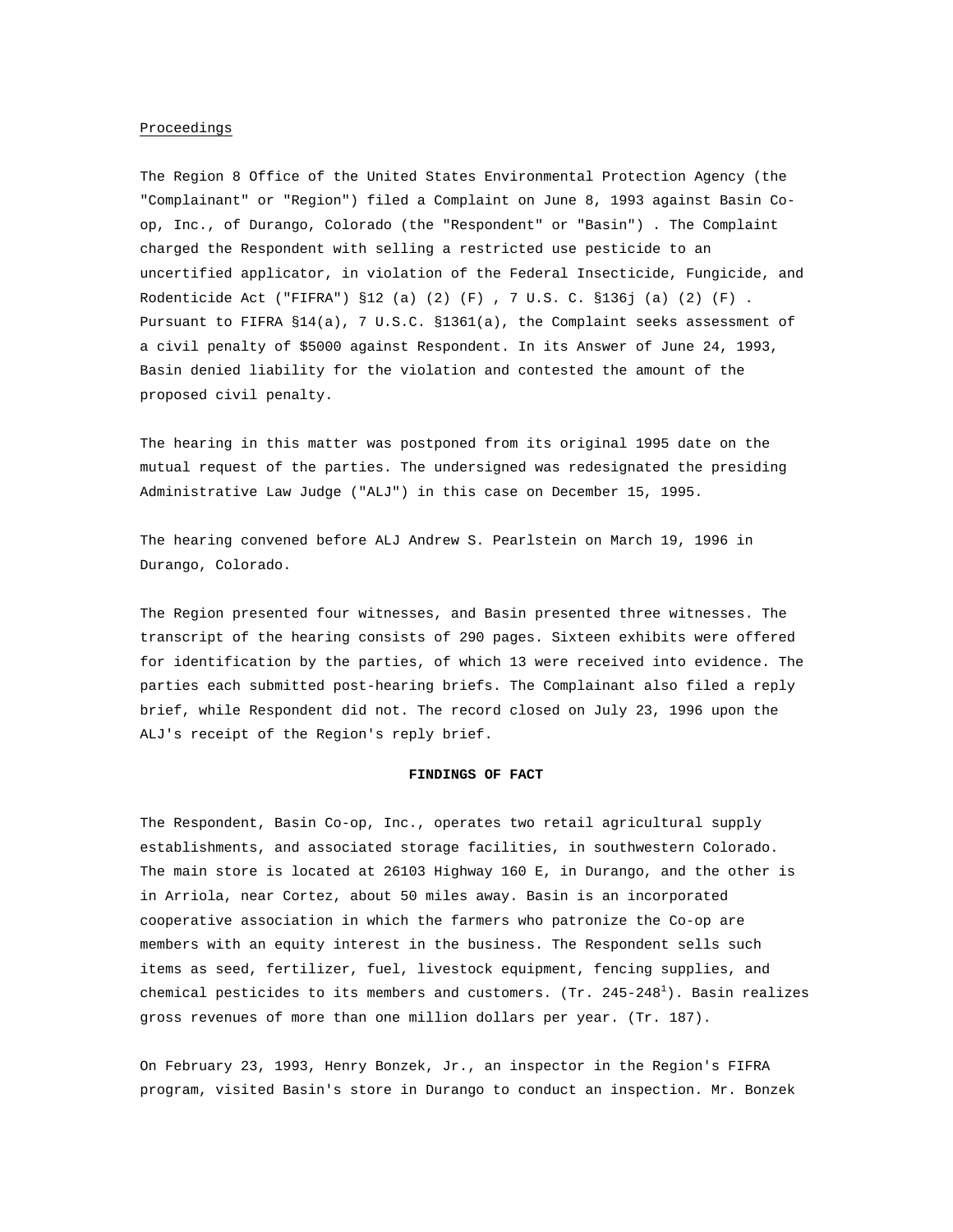planned this as a routine inspection of dealers of restricted use pesticides ("RUP"), that he conducted on a regular basis, approximately once every two years. In planning his inspections, Mr. Bonzek followed a "Neutral Inspection Plan" developed by Region 8. (Exs. 1, 7, 11; Tr. 15-19, 68).

Upon his arrival at about 2:00 P.M., Mr. Bonzek introduced himself to Basin's General Manager at the time, Russell Kroeger. Mr. Bonzek asked to see Basin's records of sales of RUP. Mr. Kroeger cooperated fully, and showed Mr. Bonzek records of Basin's sales of RUP (Tr. 23-24, 167, 254). The records included a log book of such sales, and copies of invoices with copies of the purchaser's certified applicator card. During the inspection, Respondent had copies made of those records for Mr. Bonzek.

One of the copies recorded a sale of the RUP Tordon to James K. Adkins, of Hesperus, on August 8, 1992. The expiration date of Mr. Adkins' certified applicator card could not be read on the copy. (Ex. 2). Mr. Bonzek checked his computer printout list of certified applicators in Colorado which indicated that Mr. Adkins' certification had expired on July 8, 1991. This expiration date was later confirmed by checking the current records at the EPA office in Denver, and through an interview with Mr. Adkins. (Ex. 6, 10; Tr. 138).

Under FIFRA §ll and CFR §171. 11 (d) , applicators of restricted use pesticides must maintain a current certification in order to lawfully apply or supervise the application of such pesticides. Certifications are granted upon completing an approved training course, a written examination, or a home study course. The courses and examinations may be given by private parties, such as pesticide retailers, approved by EPA. The examination is given in an openbook manner. It is not given on a pass/fail basis, but is continued or repeated until the applicant completes enough of the test satisfactorily. (Tr. 125, 143, 152-153). Certifications are valid for four years and are represented by a card issued by the EPA and, in this case, the State of Colorado. The card includes identification information, the certified applicator's signature, and an expiration date. In order to avoid a lapse in certification, it is necessary to reapply before the expiration date of the applicator's four-year term.

Mr. Adkins had taken the written test at the Basin establishment in 1987, and was issued his certification in Colorado in that year. (Tr. 103, 113). After the Region's inspection of Basin and ensuing investigation that determined his card had expired, Mr. Adkins reapplied for his certification to apply RUP on February 23, 1993. (Ex. 9). He was recertified, effective on March 2, 1993,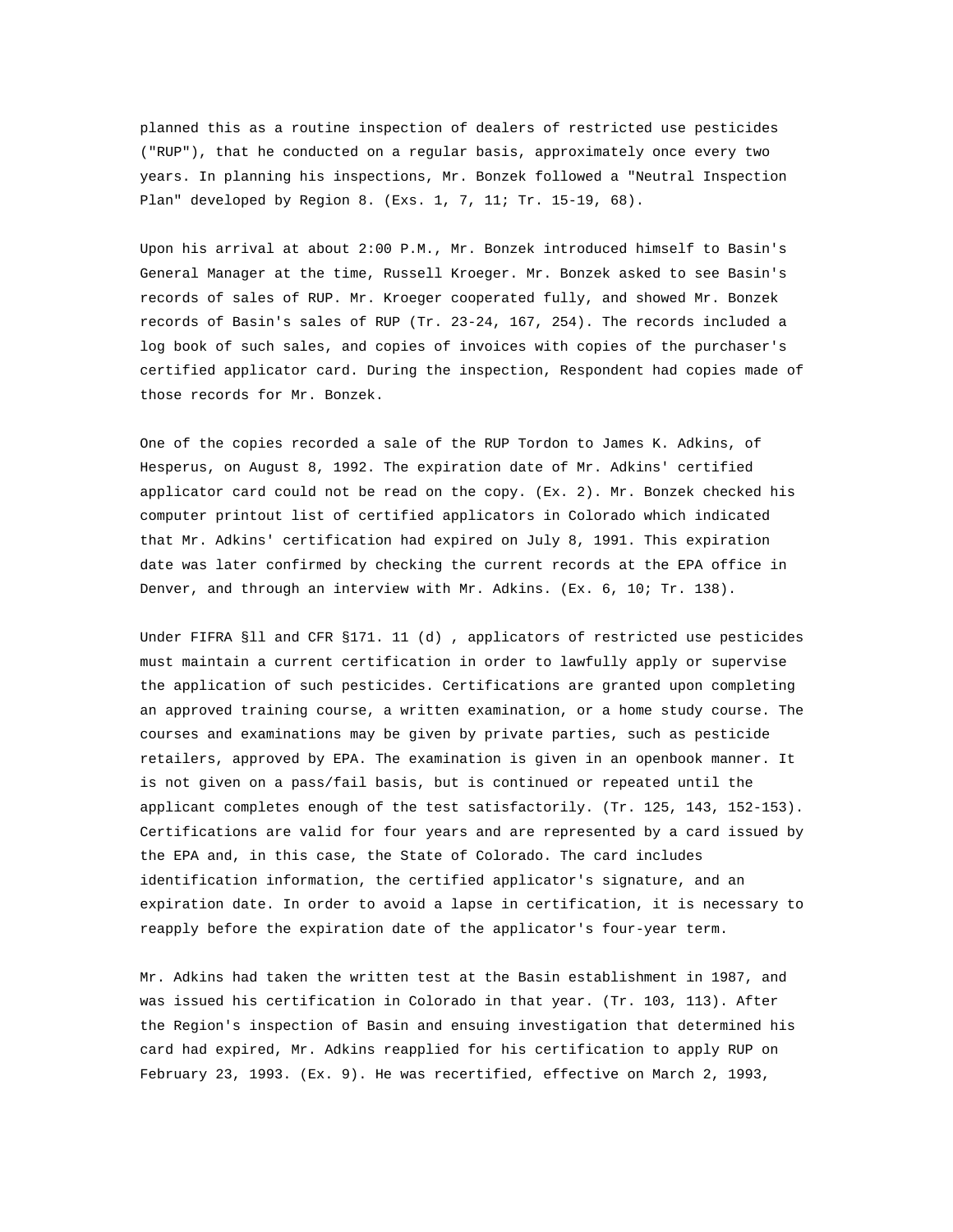with an expiration date of March 2, 1997. (Ex. 10). Thus, Mr. Adkins certification lapsed from July 8, 1991 until March 2, 1993.

Basin was aware of the requirement that restricted use pesticides were only to be sold to currently certified applicators. (Tr. 227, 262). Basin conducted regular training programs for its employees that covered the sales procedures and record-keeping requirements for the retailing of restricted use pesticides. (Tr. 227, 270). If the sales clerk was unsure of the certification status of the purchaser, he or she could, and often did, telephone the EPA's Regional Office in Denver, where the status could be verified. (Tr. 229; 272-273).

On Saturday, August 8, 1992, James K. Adkins entered Respondent's Durango store to buy some Tordon to control knapweed and Russian thistle at his ranch. Wendy Hendricks was the clerk behind the counter at the time. Mr. Adkins presented his private applicator certification card. However, the expiration date was illegible. (Ex. 6, Tr. 93, 228-229) . It was common for the writing on the cards to become rubbed out due to wear and tear. (Tr. 155, 275). After further examination of the card and deliberation, Ms. Hendricks came to the belief that Mr. Adkins' card expired after August 8, 1992. (Tr. 94, 229) . The EPA Regional Office could not be called because it was a Saturday. She then sold him the Tordon. Mr. Adkins was not a certified applicator on that date due to the expiration of his certification.

Mr. Adkins applied the Tordon at his ranch in Hesperus within several days after the sale on August 8, 1992, in order to control knapweed and Russian thistle. (Ex. 6). Mr. Adkins was an experienced pesticide applicator, having been a commercial applicator in California before coming to Colorado and getting certified from 1987 to 1991. He had applied Tordon on one previous occasion. Mr. Adkins properly followed all label directions in his application of Tordon in August 1992. (Tr. 111, 203).

The Region served a Complaint on Mr. Adkins on May 26, 1993 charging him with violating FIFRA §136j (a) (2) (F) by using a RUP while not certified to do so. The Complaint sought assessment of a civil penalty of \$5000 against Mr. Adkins. On September 30, 1993, the Region and Mr. Adkins executed a Consent Agreement that completely settled the civil violation alleged in the Complaint. Pursuant to that Consent Agreement and Consent Order, Mr. Adkins paid a civil penalty of \$1190. (Ex. 15).

#### **DISCUSSION**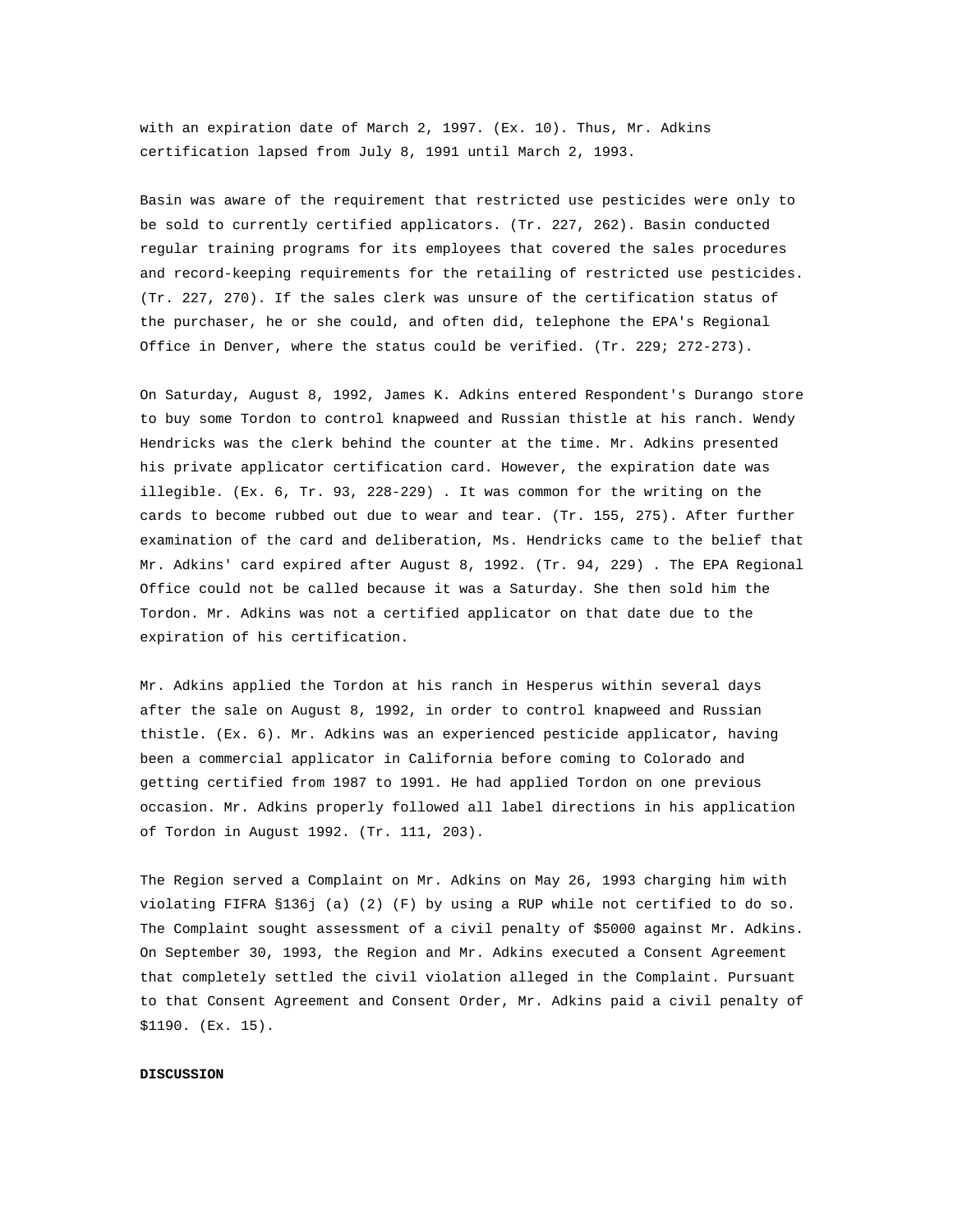### Liability

Pursuant to FIFRA  $$12$  (a)(2)(F), 7 U.S.C.  $$136j(a)(2)(F)$ , it is a violation to distribute or sell a restricted use pesticide for a purpose not in accordance with §136a of FIFRA. That section, at  $$136a(d)(C)$ , requires that the application of any such pesticide be done only by or under the direct supervision of a certified applicator. It is undisputed here that Respondent sold Tordon, a RUP, to James K. Adkins, who was not a certified applicator at the time, and that he applied the pesticide while he remained uncertified.

It is immaterial, for the purpose of establishing liability, that the exact circumstances of the sale on August 8, 1992, are somewhat in dispute. Ms. Hendricks testified that she did not remember any of her supervisors being present and involved in her examination of the card and ultimate determination that it indicated a date in 1994 (Tr. 229, 236). Mr. Adkins testified that another unidentified man was present behind the counter who tried to look up his certification expiration date, and then decided to sell it to him. He believed at the time that the expiration date was later in 1992. (Ex. 6, Tr. 93-94). It is not unusual for recollections of a transaction such as this to vary more than three years later.

The essential facts remain undisputed that the expiration date on Mr. Adkins' card was not readily legible, and that it had expired in 1991. The copy of the card admitted into evidence does not show anything remotely legible in the space for an expiration date. (Ex. 2). Both Ms. Hendricks' and Mr. Adkins' accounts agree that they had trouble reading the card on August 8, 1992. Yet, the sale was made anyway, on a date during the lapse in Mr. Adkins' certification. The Respondent is therefore liable for a violation of FIFRA §12 (a)(2)(F),7 U.S.C. §136j(a)(2)(F) *.*

Respondent has argued that the inspection that gave rise to this proceeding was not conducted in accord with a neutral inspection scheme, and that the evidence should therefore be suppressed. However, it is not disputed that the inspection by Mr. Bonzek on February 23, 1993, was with the Respondent's consent (Tr. 23, 167, 254). In addition, the preponderance of the evidence indicates that the inspection was properly within the bounds of a neutral inspection scheme. Basin's Durango store was inspected in turn, approximately once every two years. It was inspected with a frequency commensurate with the amount of its sales of RUP, on the same basis as other RUP dealers in the region (Ex. 11; Tr. 68, 183, 214, 220, 266).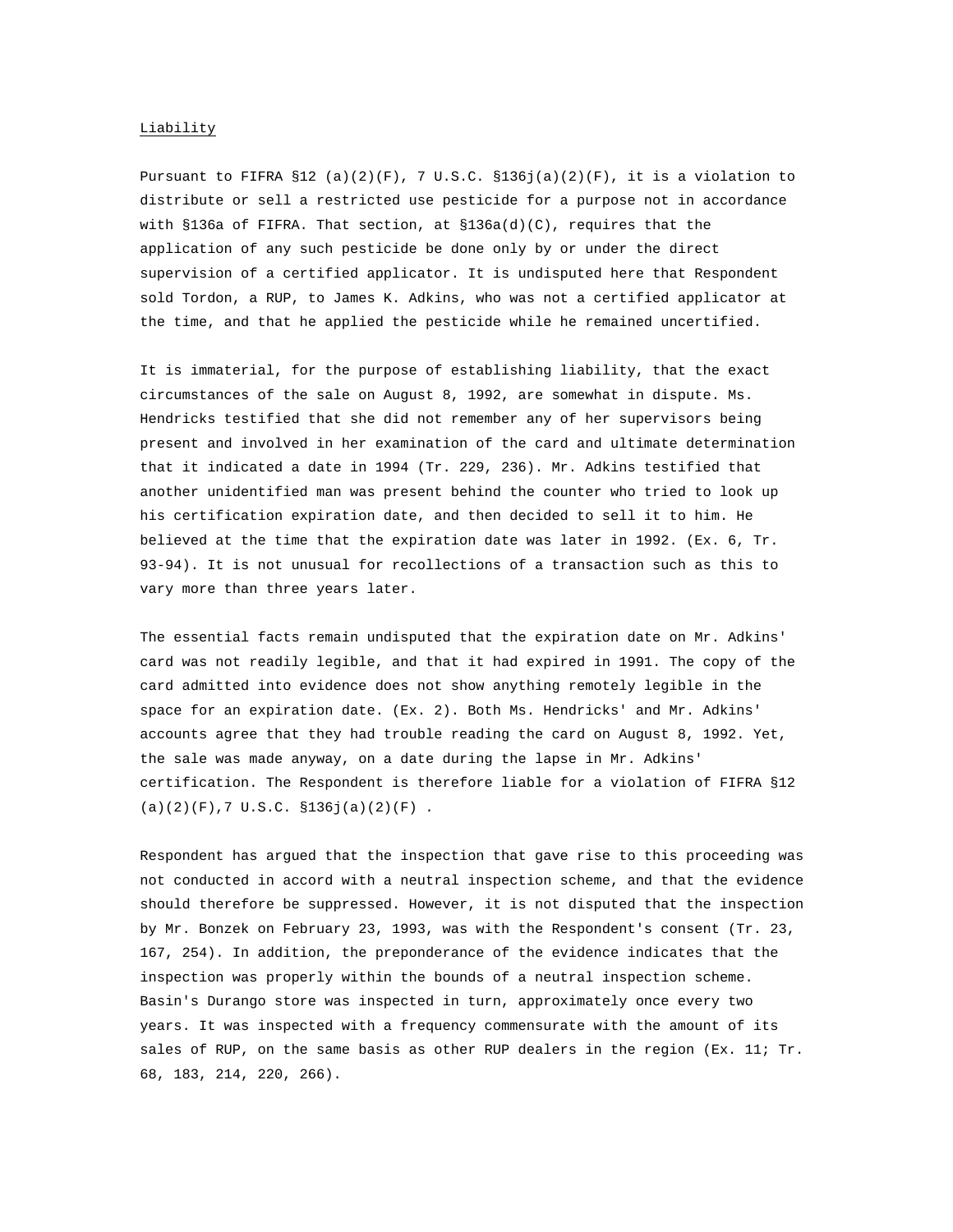### Amount of Civil Penalty

FIFRA §14 (a) (1) , 7 U.S.C. §1361 (a) (1), provides that dealers, retailers, and distributors of pesticides may be assessed a civil penalty of not more than \$5000 for each violation. In determining the amount of such civil penalty, FIFRA §14 (a) (4) requires the Administrator to consider "the size of the business of the person charged, the effect on the person's ability to continue in business, and the gravity of the violation."

The Region calculated the civil penalty in this case by following the guidelines set forth in the Enforcement Response Policy for the Federal Insecticide, Fungicide, and Rodenticide Act (FIFRA) , dated July 2, 1990 (the "ERP, " Ex. 14) . The EPA has promulgated penalty policies such as the FIFRA ERP in order to guide the Agency's enforcement staff to assess civil penalties in a consistent and fair manner in administrative proceedings.

The EPA Rules of Practice require the ALJ to consider such civil penalty policies issued under the relevant statute, and to state, specific reasons for deviating from the amount of the penalty recommended in the Complaint. 40 CFR §22.27(b). In effect, the ALJ has discretion to "either approve or reject a penalty suggested by the guidelines," and "to either adopt the rationale of a particular penalty policy where appropriate or to deviate from it where circumstances warrant." In re DIC Americas, Inc., TSCA Appeal No. 94-2, p. 6 (EAB, September 27, 1995).

In this case, the ERP provides an appropriate framework for assessing a penalty. The testimony of the Region's witness on the penalty calculation, Timothy Osag, a Senior Enforcement Coordinator, demonstrated that the Region considered the requisite statutory factors through its application of the ERP guidelines. The Respondent did not substantively challenge the ERP's approach. However, as discussed below, a reduction in the proposed penalty is warranted under the ERP due to the Region's failure to prove one of the factors it relied upon in its assessment -- the existence of a prior violation by Respondent.

The Respondent's violation of selling a RUP to an uncertified applicator for an unauthorized use, prohibited by FIFRA §12 (a) (2) (F), is categorized as a level 2 violation in the ERP. (Ex. 14, p. A - 4) It was undisputed that Basin's gross annual revenues exceeded \$1,000,000 and that the payment of the proposed \$5000 penalty would have no effect on Respondent's ability to continue in business. (Tr. 188). These two factors place Respondent's violation in the ERP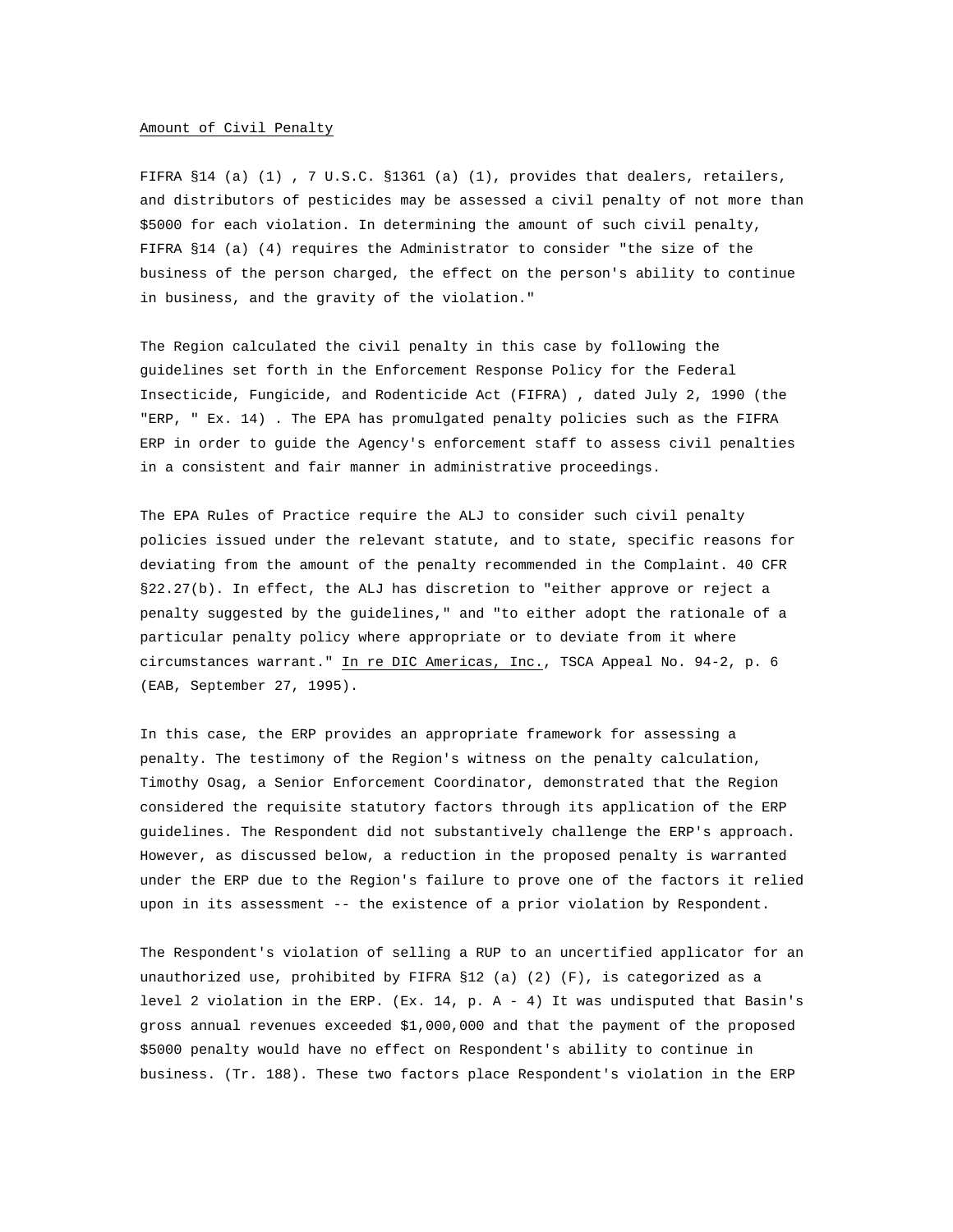matrix value for a level 2 violation and a category I size of business, for a base penalty of \$5000. (Ex. 14, p. 19-20).

The next step in the ERP calculation is to adjust the base penalty by considering several gravity adjustment criteria relating to the specific facts and circumstances of the subject violation. (Ex. 14, p. 21-22). Those criteria include an assessment of the toxicity of the pesticide involved, the risk of harm to human health and the environment, the Respondent's compliance history, and Respondent's culpability. These factors are assigned numerical values, and the total determines the magnitude of any increase or decrease in the penalty amount, within the statutory maximum. (Ex. 14, p. 21-22).

As applied to the circumstances of Basin's violation, there was essentially no dispute as to the first three gravity adjustment criteria. The pesticide involved, Tordon, is a RUP, which merits a value of two points (Ex. 14, p. B-1; Ex. 13). The Region assessed the risk to human health as minor, with the lowest value of one point. (Ex. 14, p. B-1, Ex. 13). After hearing Mr. Adkins' testimony concerning his experience as a pesticide applicator and the method used to actually apply the Tordon, Mr. Osag reduced the Region's assessment of environmental harm from the median value of three points, to that for minor risk, the lowest value of one point. (Ex. 14, p. B-1; Ex. 13; Tr. 203). The evidence concerning the nature of the certification examination, together with Mr. Adkins' experience as an applicator of RUP, may also be considered to buttress the conclusion that the risk to human health and the environment was minor due to this violation.

### - Negligence

The Region determined that Respondent's culpability for this violation was a result of negligence, thus assigning an adjustment value of two points. (Ex. 14, p. B-2; Ex. 13). The preponderance of the evidence supports this assessment.

Although Mr. Adkins' and Ms. Hendricks' recollections of the sale on August 8, 1992 vary somewhat, they agree on the essential fact that the expiration date on Mr. Adkins' card was not readily legible at the time. Respondent made some effort to determine the date, but was unsuccessful. If Mr. Adkins is correct that another employee searched the records, the inability to determine the date of expiration must be ascribed to poor or negligent record-keeping. Respondent is required by 40 CFR §171. 11 (g) (2) (i) (B) to maintain records including the expiration date of the certification of persons sold RUP. Although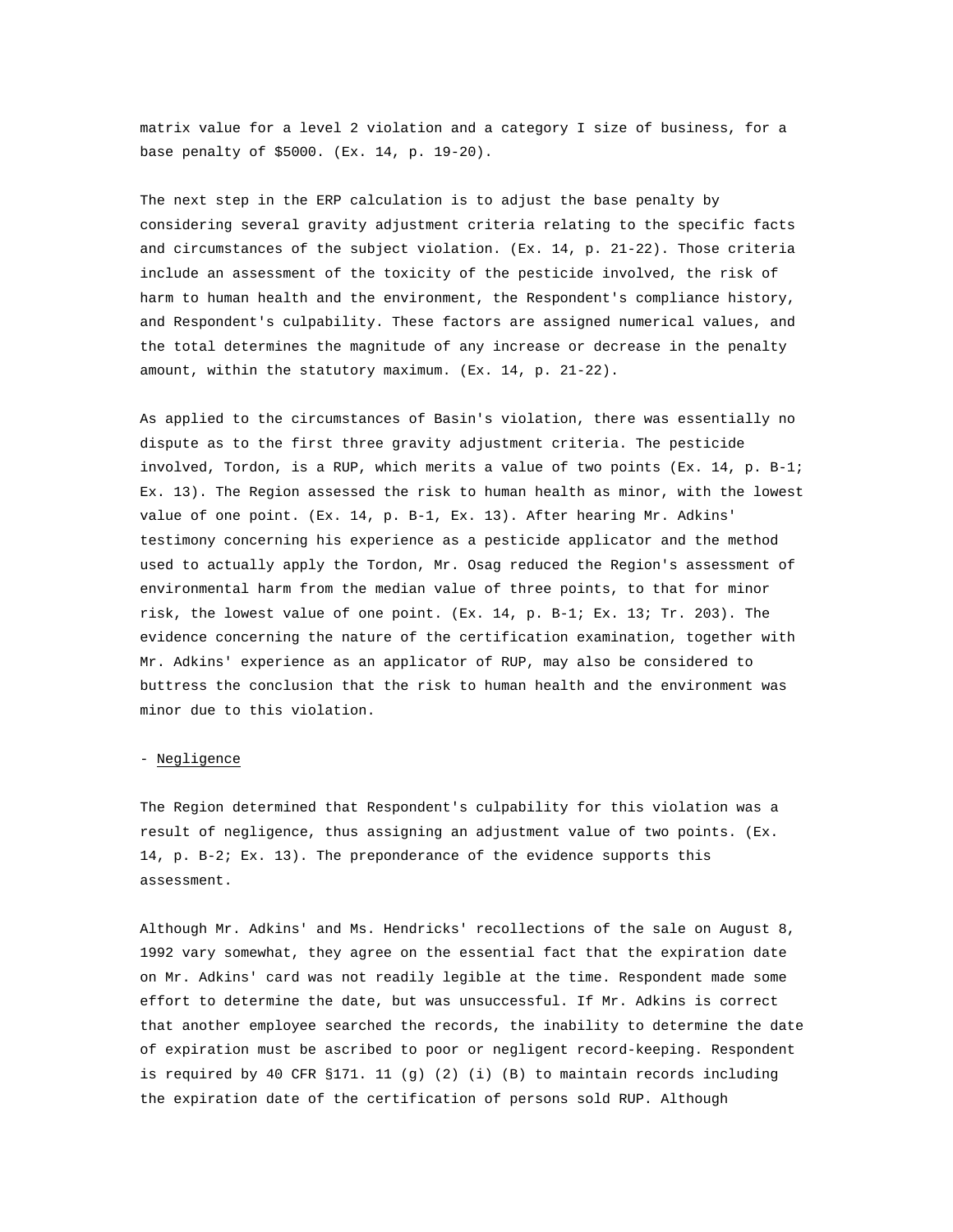Respondent is not charged a violation of that regulation, the evidence shows that the only such record Respondent had was a copy of

Mr. Adkins' illegible certification card. (Ex. 2). If the decision to sell was Ms. Hendricks' alone, her ultimate interpretation that the date on the card indicated 1994 must be considered negligent in light of the uncertainty of all other parties who examined the card at the time and shortly afterwards.

While some of the blame for the sale could be laid as well to Mr. Adkins, the evidence shows he did not represent that he was still certified, but that he also was not sure of his card's expiration date. (Ex. 6; Tr. 95). Mr. Adkins has paid his civil penalty. The ultimate decision whether to go ahead with the sale was solely within the discretion and power of the retailer, Basin. The preponderance of the evidence indicates that the expiration date of Mr. Adkins' certification could not be verified at the time of the sale on August 8, 1992. The certification had in fact expired over a year earlier. In these circumstances, Respondent's decision to go ahead with the sale can only be ascribed to its failure to exercise due care, or to negligence.

### - Compliance History

The Region determined that Respondent had one prior violation of FIFRA, and thus merited an assignment of two gravity adjustment points for compliance history. (Ex. 14, p. B-2; Ex. 13; Tr. 204). Mr. Osag testified that Basin had paid a \$5000 penalty "in 1987" for the same violation alleged here -- sale of a RUP to an uncertified person (Tr. 205) . Mr. Osag referred to a computer printout tracking past violations as indicating a civil complaint filed against Respondent "in 1987." (Tr. 206).

However, the Region did not produce the actual complaint, consent order, or any other evidence of this past violation. Even more importantly, the Region did not prove the exact date of the violation. Under the ERP, to be considered a prior violation for the purposes of the gravity adjustment criteria, "the violation must have occurred within five years of the present violation." (Ex. 14, p. B-3). "This five-year period begins on the date of the final order, consent order, or payment of a civil penalty." (Id.). The Region's vague allusions to either a complaint or civil penalty against Basin in 1987 fall far short of the required proof of the existence of any such final order or payment within five years of the present violation.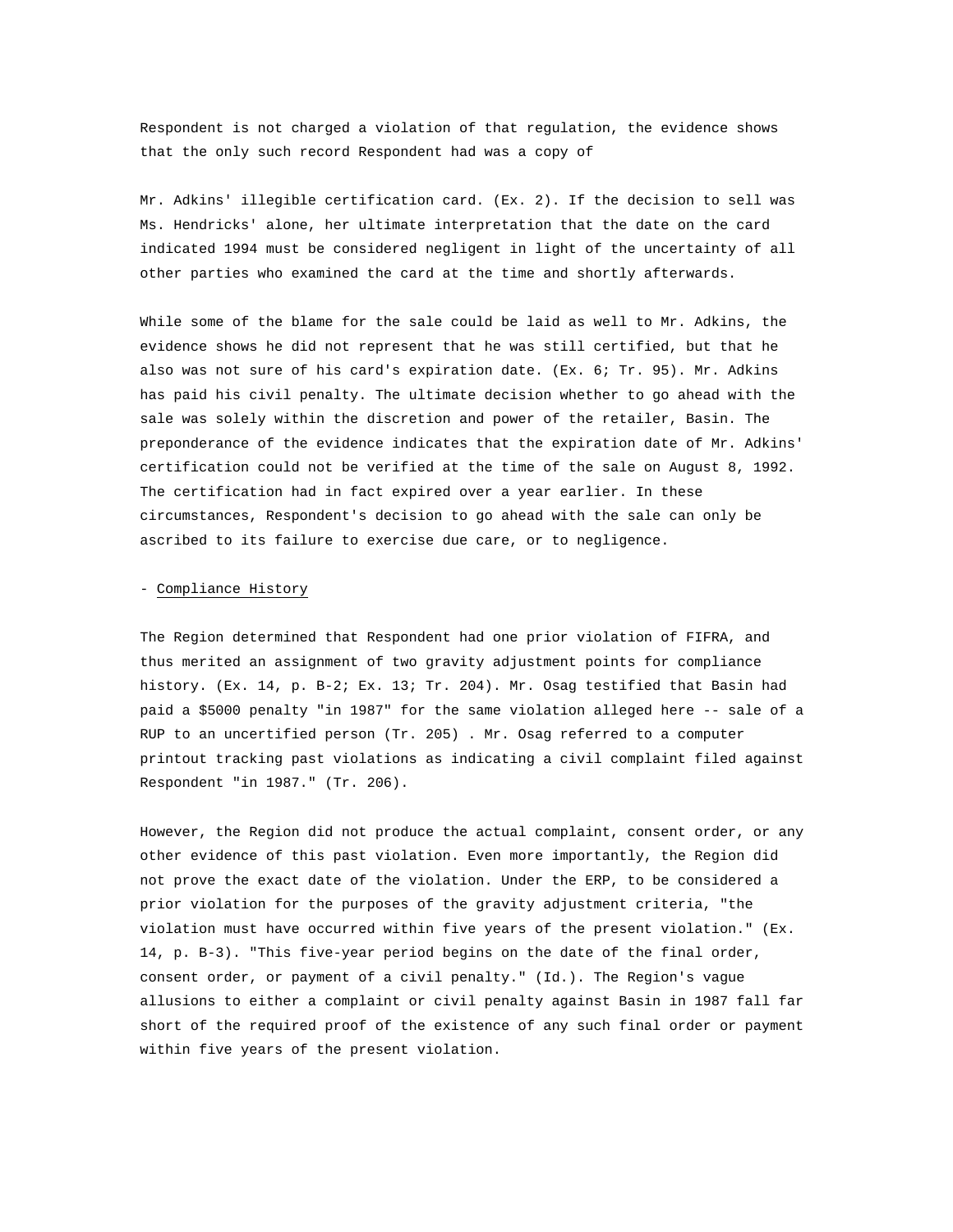The instant violation occurred on August 8, 1992. Thus, assuming it is true that Respondent paid a penalty or signed an order finding a violation in 1987, it is obviously at least equally likely that such violation took place before August 8, 1987 as after August 8, 1987 (60% of the year is before August 8), or more than five years before the present violation. Indeed, the Region's failure to prove the exact date could allow the drawing of an inference that any such prior violation was final more than five years earlier.

The Region bears the burden of proving that the proposed civil penalty is appropriate. 40 CFR §22.24. It failed to do so with respect to the consideration of Respondent's alleged prior violation. This failure to prove any prior violation under the ERP requires that zero points, rather than two, be assigned for the compliance history gravity adjustment criterion.

#### - Conclusion

The Respondent's total number of gravity adjustment points is thus six, rather than the eight proposed by the Region. A total gravity value of six points requires a 20% reduction in the matrix base penalty value, according to Table 3 in the ERP (Ex. 14, p. 22, C-1). This results in a penalty assessment of \$4000 rather than the \$5000 amount proposed by the Region. This penalty is consistent with the gravity of the violation and the size of Respondent's business, as required by FIFRA  $$14(a)(1)(4)$ .

This amount represents an appropriate penalty for the violation here of selling a RUP to an uncertified applicator. Although \$4000 is close to the maximum for a single violation, this offense strikes at the heart of the regulatory program to ensure the proper application of restricted use pesticides. This penalty is sufficient to act as a deterrent and uphold the integrity of the EPA's pesticide regulatory program.

### Order

1. Respondent is assessed a civil penalty of \$4000.

2. Payment of the full amount of this civil penalty shall be made within 60 days of the service date of this order by submitting a certified or cashier's check in the amount of \$4000, payable to the Treasurer, United States of America, and mailed to: